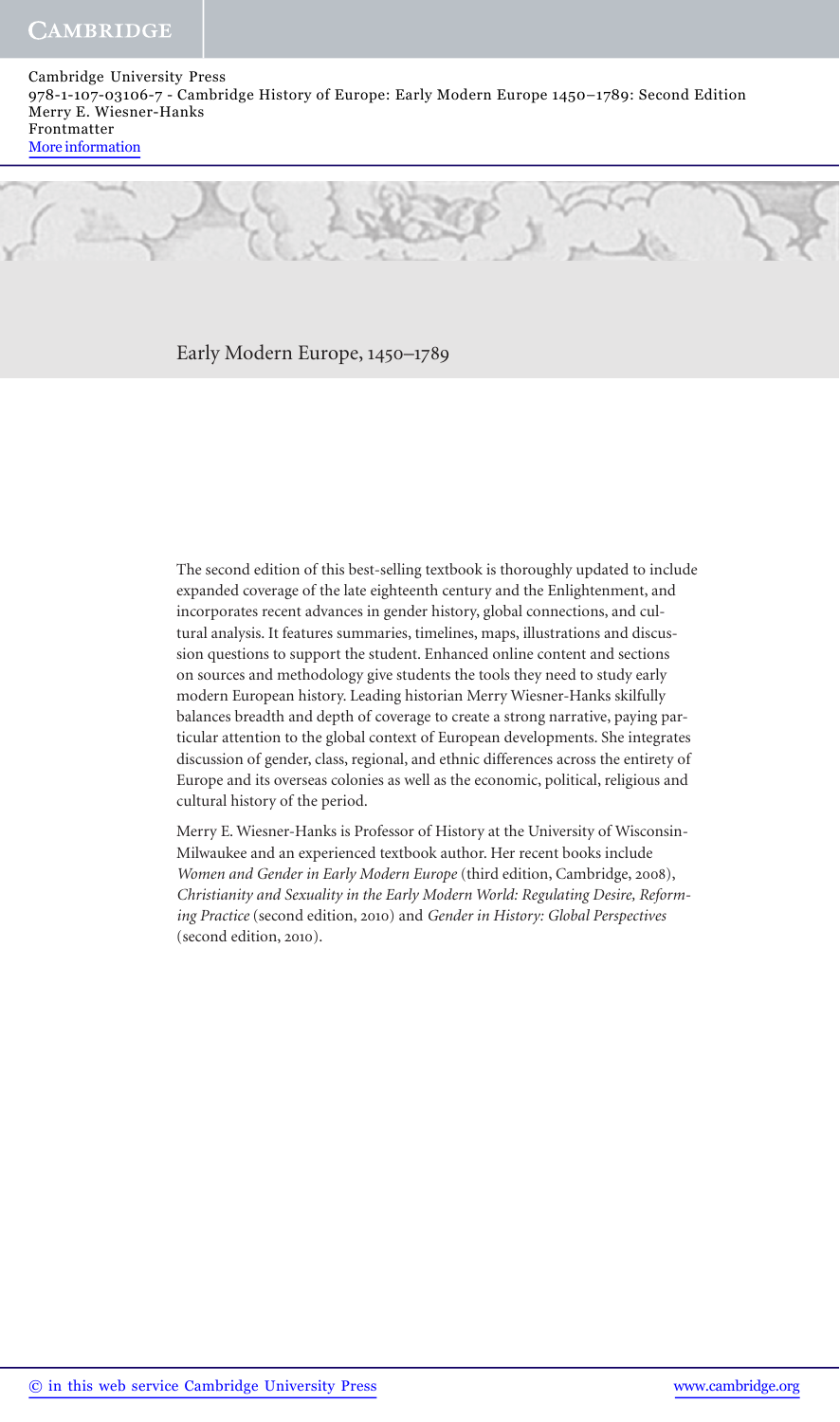#### the cambridge history of europe

*The Cambridge History of Europe* is an innovative textbook series covering the whole of European history from *c*. 600 to the present day. The series is aimed at first-year undergraduates and above and volumes in the series will serve both as indispensable works of synthesis and as original interpretations of the European past. Each volume will integrate political, economic, religious, social, cultural, intellectual and gender history in order to shed new light on the themes and developments that have been central to the formation of Europe. Volume I, Part 1 covers the period from the end of antiquity to the twelfth century and Volume I, Part 2 takes the story to the flourishing of the Renaissance. Volume II looks at the period from the development of printing in the 1450s to the French Revolution, Volume III surveys the forging of modern Europe from 1789 to the First World War and finally Volume IV examines the period from 1914 to 2000. The five books will combine chronological and thematic approaches to the past, will survey Europe in its entirety, from the Atlantic to Russia's Urals, and will situate European developments within a global context. Each volume will also feature boxes, illustrations, maps, timelines, and guides to further reading as well as a companion website with further primary source and illustrative materials.

volumes in the series:

- **I** Part 1 Europe from Antiquity to the Twelfth Century MATTHEW INNES
- **I** Part 2 Medieval Europe, 1100–1450 ROBERT SWANSON
- **II** Early Modern Europe, 1450–1789 MERRY E. WIESNER-HANKS
- **III** The Making of Modern Europe, 1789–1919 SIMON DIXON
- **IV** The Twentieth Century, 1914–2000 GEOFF ELEY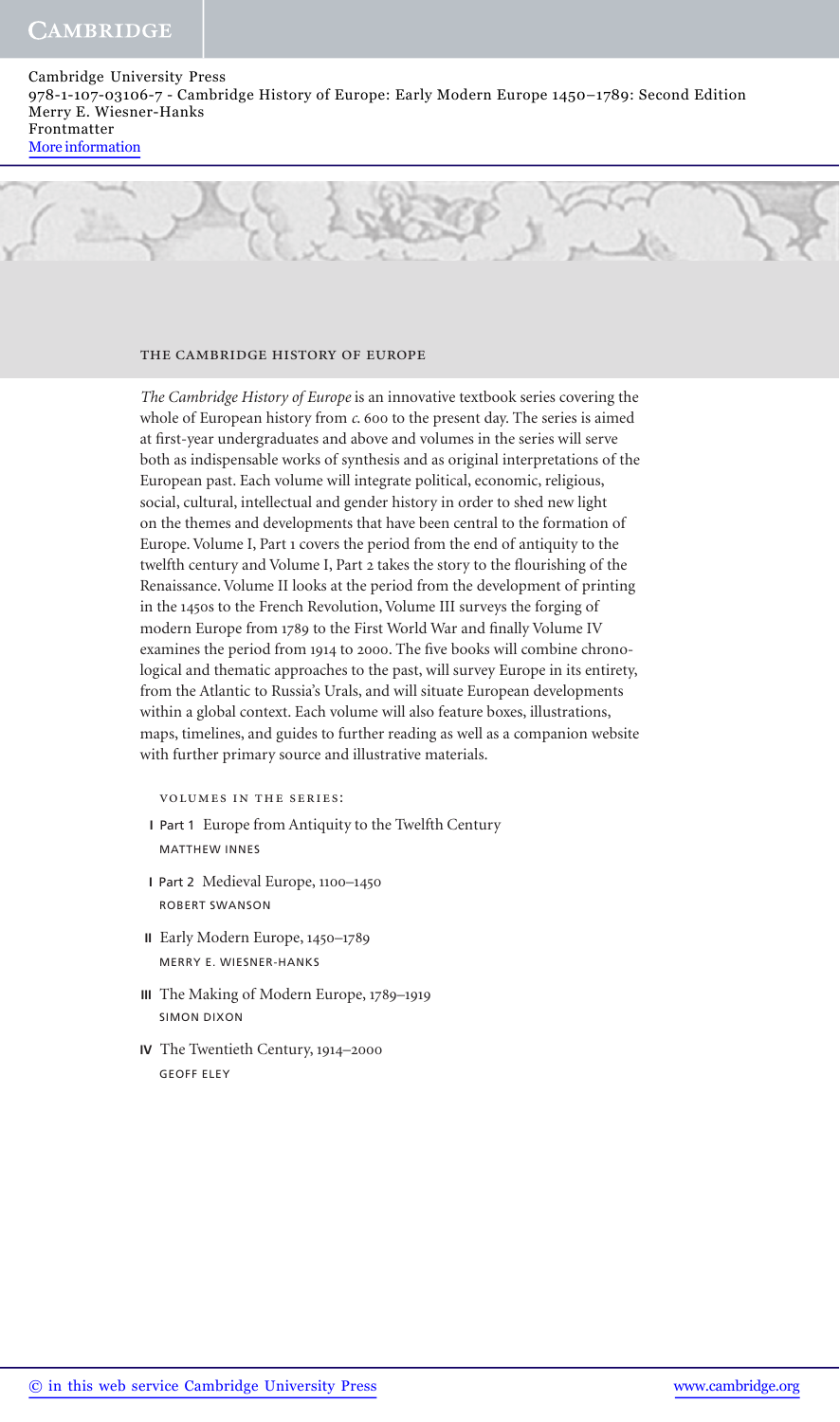#### cambridge history of europe

# Early Modern Europe 1450–1789

SECOND EDITION

Merry E. Wiesner-Hanks

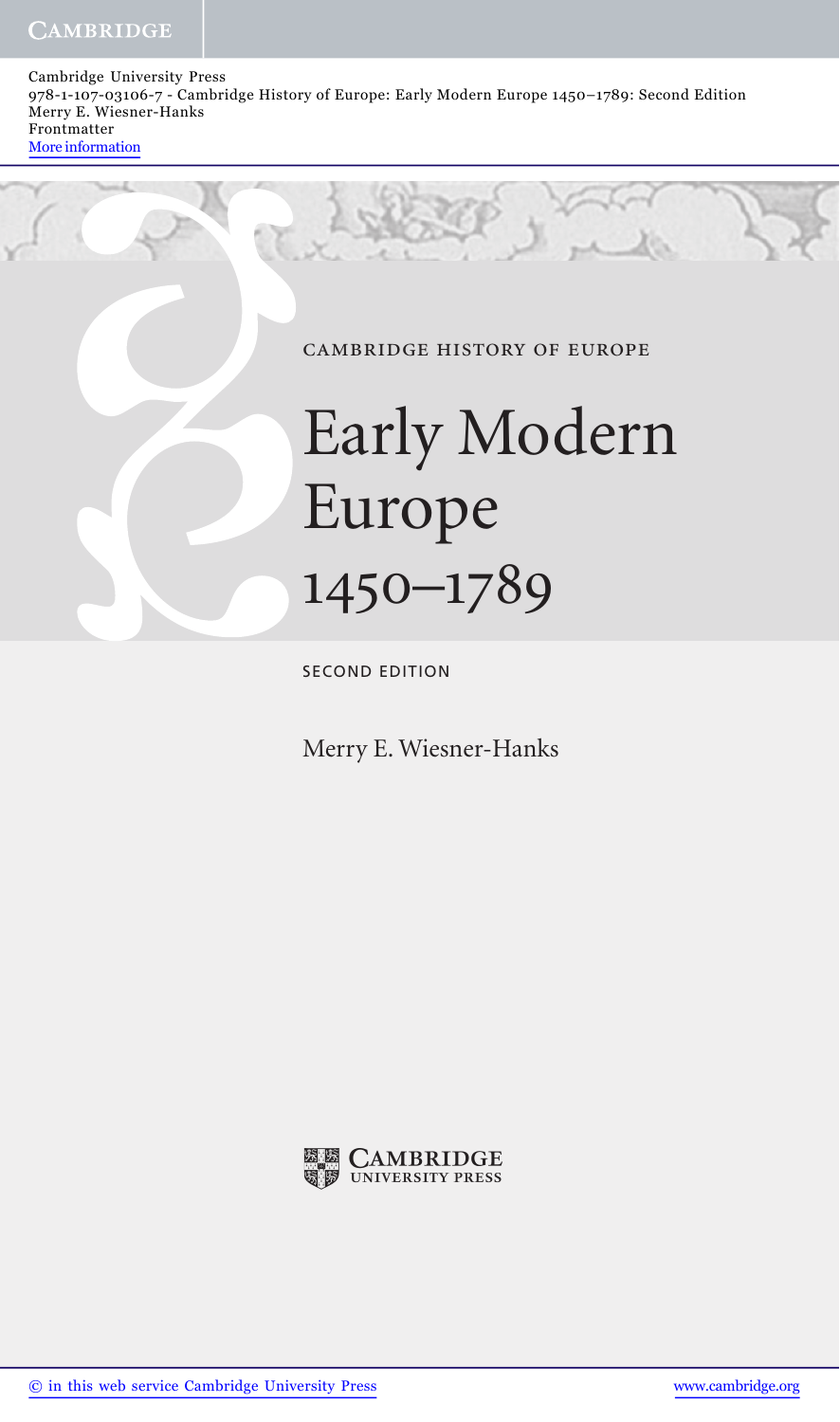

University Printing House, Cambridge CB2 BS, United Kingdom

Cambridge University Press is part of the University of Cambridge.

It furthers the University's mission by disseminating knowledge in the pursuit of education, learning and research at the highest international levels of excellence.

www.cambridge.org Information on this title: www.cambridge.org/9781107643574

© Merry Wiesner-Hanks 2006, 2013

 This publication is in copyright. Subject to statutory exception and to the provisions of relevant collective licensing agreements, no reproduction of any part may take place without the written permission of Cambridge University Press.

 First published 2006 Reprinted six times Second edition 2013 5th printing 2015

Printed in the United States of America by Sheridan Books, Inc.

*A catalogue record for this publication is available from the British Library* 

*Library of Congress Cataloguing in Publication data*  Wiesner, Merry E., 1952– author. Early modern Europe, 1450–1789 / Merry Wiesner-Hanks. – Second edition. p. cm. – (Cambridge history of Europe ; v. 2) Includes index. isbn 978-1-107-03106-7 (hardback) – isbn 978-1-107-64357-4 (paperback) 1. Europe – History – 1492–1648. 2. Europe – History – 1648–1789. 3. Europe – Civilization. I. Title. D203.W54 2013 940.2′2 – dc23 2012037578

isbn 978-1-107-03106-7 Hardback isbn 978-1-107-64357-4 Paperback

 Cambridge University Press has no responsibility for the persistence or accuracy of URLs for external or third-party internet websites referred to in this publication, and does not guarantee that any content on such websites is, or will remain, accurate or appropriate.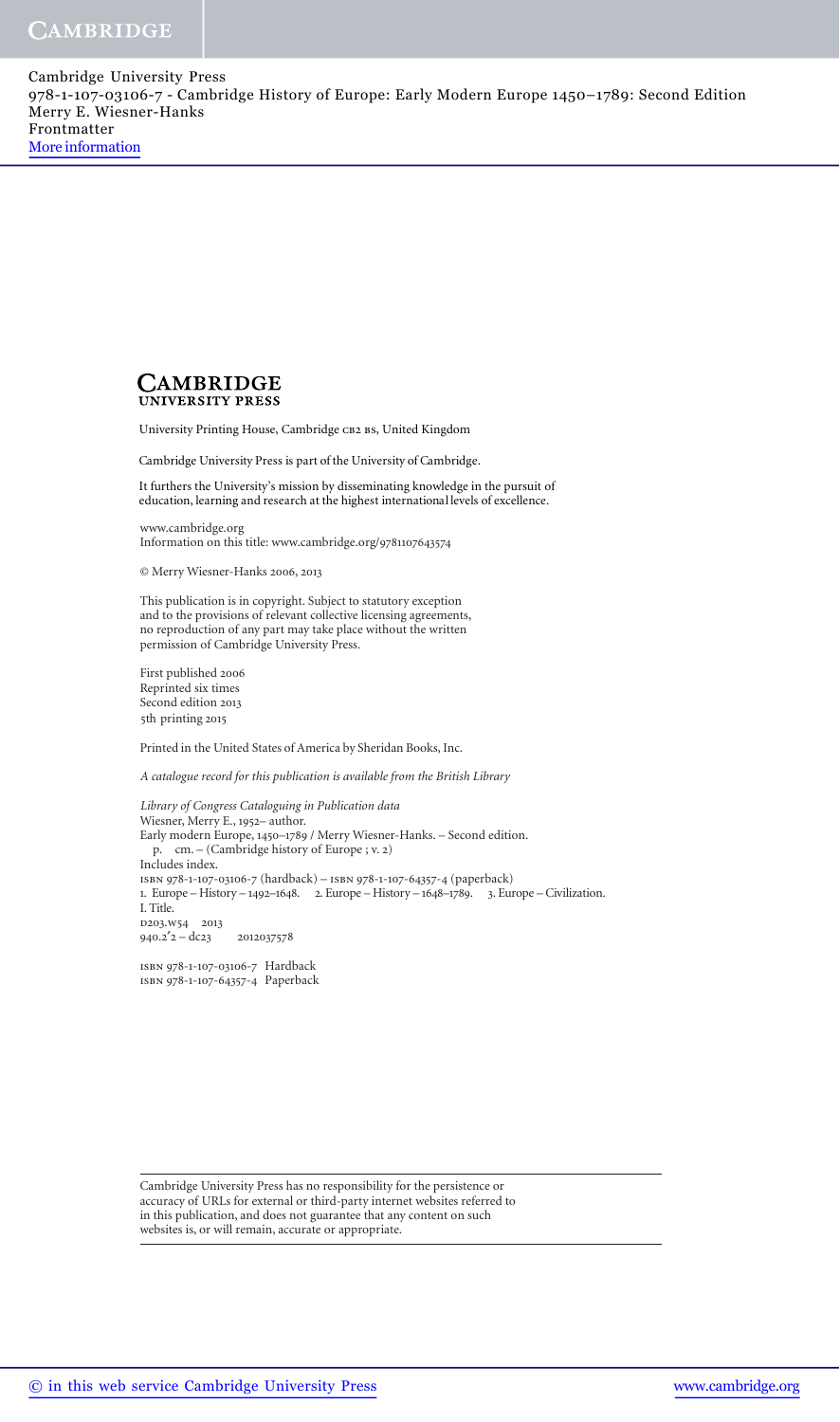## Contents

 *List of illustrations x List of maps xiii List of source boxes xiv List of methods and analysis boxes xvi Acknowledgments xvii* 

#### Introduction *1*

 Structure of the book *6* Sources for early modern history *8 Chapter summary 14 Questions 15 Further reading 15*

#### **PART I** *17*

 Europe in the world of 1450 *<sup>18</sup>* **1** Travel beyond Europe *21* Individuals in society *27* Politics and power *30* Cultural and intellectual life *35* Religious institutions, ideas, and practices *38* Economics and technology *43 Chapter summary 47 Questions 48 Further reading 49*

#### Individuals in society, 1450–1600 *<sup>50</sup>* **2** The body *53* The life cycle: childhood and youth *59*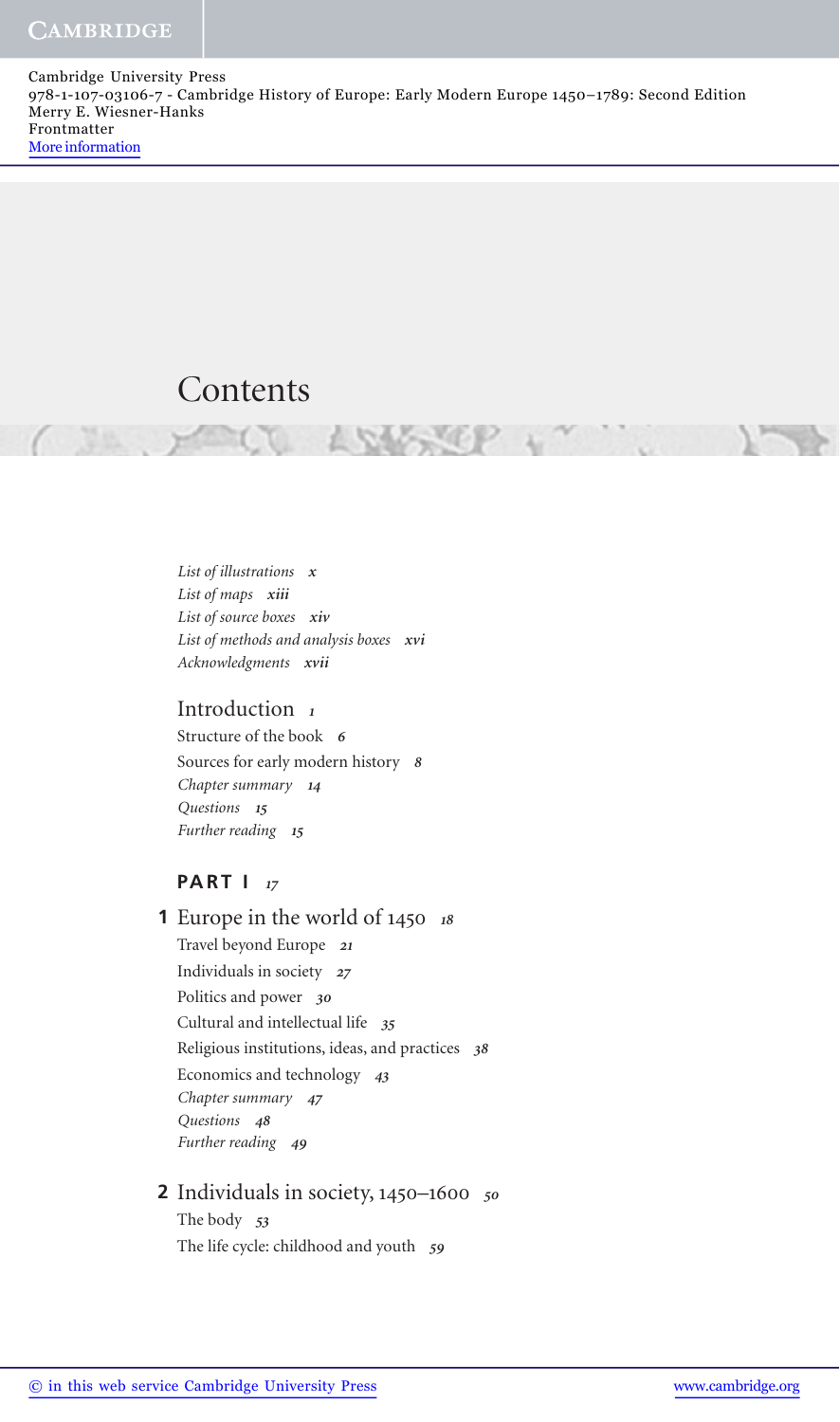Cambridge University Press 978-1-107-03106-7 - Cambridge History of Europe: Early Modern Europe 1450–1789: Second Edition Merry E. Wiesner-Hanks Frontmatter More information

#### **vi contents**

 The life cycle: sexuality *62* The life cycle: marriage *68* The life cycle: widowhood and old age *72* The life cycle: death *75* Family, kin, and community networks *78 Chapter summary 83 Questions 84 Further reading 84*

## Politics and power, 1450–1600 *<sup>86</sup>* **3**

 Military technology and organization *90* Standing armies and navies *94* Taxes, bureaucracies, and marital politics *97* The British Isles *99* France *103* Spain and Portugal *106* The Holy Roman Empire *113* The Ottoman Empire *116* Eastern and northern Europe *117* Italy *119* Power at the local level *121 Chapter summary 122 Questions 124*

*Further reading 124*

## Cultural and intellectual life, 1450–1600 *<sup>126</sup>* **4**

 Schools and education *129* Political theory *135* Humanism *138* Vernacular literature and drama *144* Music and art *149 Chapter summary 159 Questions 160 Further reading 160*

#### Religious reform and consolidation, 1450–1600 *<sup>162</sup>* **5** The early Reformation *166*

The Reformation in England *172*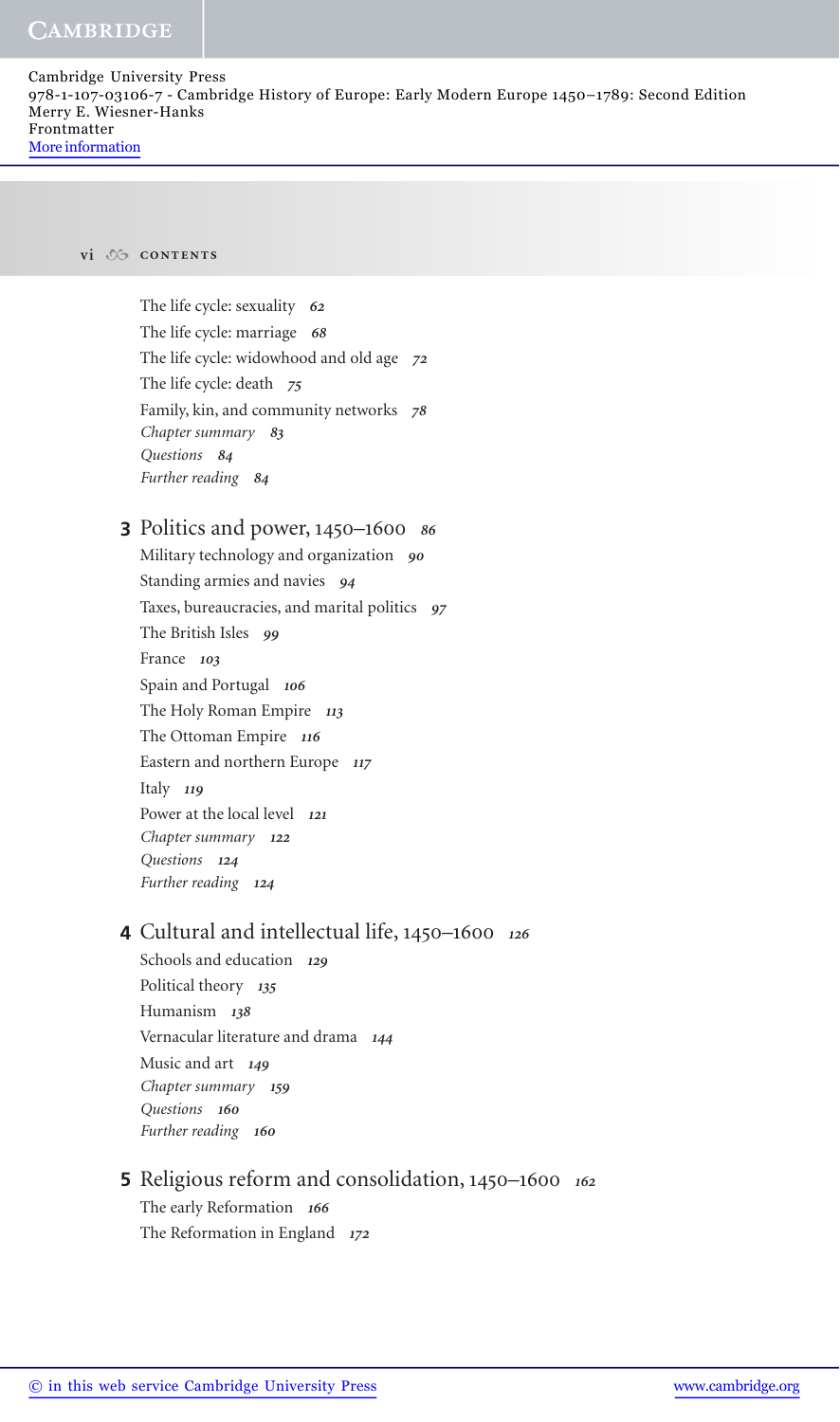Cambridge University Press 978-1-107-03106-7 - Cambridge History of Europe: Early Modern Europe 1450–1789: Second Edition Merry E. Wiesner-Hanks Frontmatter More information

**contents vii**

 The radical Reformation *174* Social change and the Reformation *178* Religious wars *180* Calvinism *183* The Catholic Reformation *186* Later religious wars *192 Chapter summary 196 Questions 197 Further reading 198*

### Economics and technology, 1450–1600 *<sup>200</sup>* **6**

 Capitalism, economic theory, and population growth *203* Late medieval agriculture *206* Rural developments in western Europe *210* Neo-serfdom and slavery in eastern Europe *213* Mining and metallurgy *216* Cloth and commerce *217* Banking and money-lending *220* Urban life *224* Poverty and crime *228 Chapter summary 233 Questions 234 Further reading 234*

#### Europe in the world, 1450–1600 *<sup>236</sup>* **7**

 Indian Ocean connections *241* Chinese and Portuguese voyages *243* Columbus's background and voyages *245* Early voyagers after Columbus *249* Europeans in Asia: merchants and missionaries *254* Europeans in Africa: slavers and sugar growers *258* Europeans in the Americas: conquerors and miners *263* Global connections and the Columbian exchange *267 Chapter summary 272 Part summary,* 1450–1600 *273 Questions 274 Further reading 275*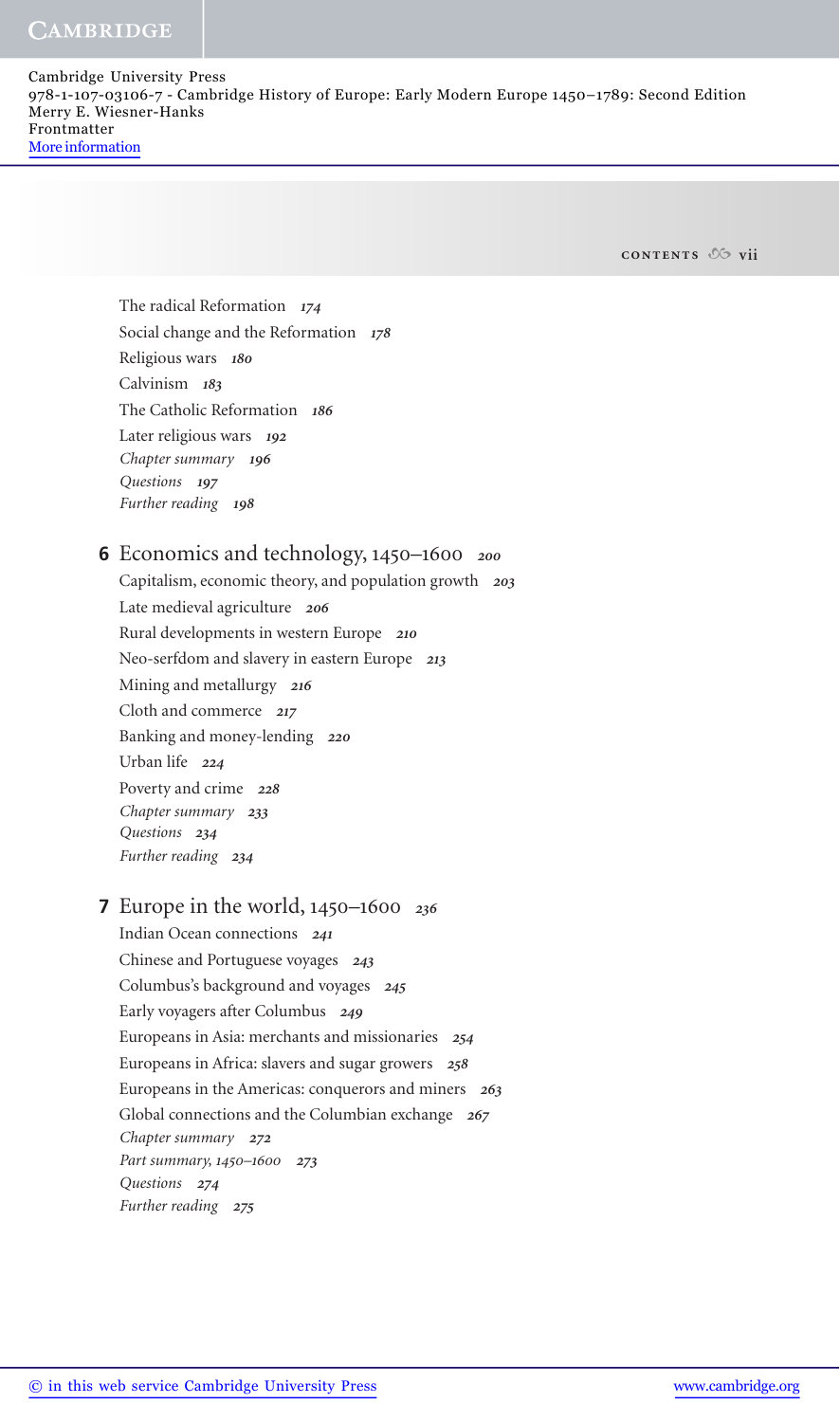Cambridge University Press 978-1-107-03106-7 - Cambridge History of Europe: Early Modern Europe 1450–1789: Second Edition Merry E. Wiesner-Hanks Frontmatter More information

**viii contents**

#### **PART II** *277*

| <b>8</b> Individuals in society, $1600-1789$ 279           |
|------------------------------------------------------------|
| The social body: orders and classes 281                    |
| The writing body: letters and diaries 288                  |
| The inner body: emotions and passions 292                  |
| The studied body: anatomy and medical theory 295           |
| The treated body: medicine and public health 298           |
| The reproducing body: childbirth and contraception 302     |
| The deviant body: sex crimes and scandals 304              |
| Chapter summary 310                                        |
| Questions 311                                              |
| Further reading 312                                        |
| <b>9</b> Politics and power, $1600-1789$ 314               |
| Absolutism in theory and practice 317                      |
| Warfare and alliances 321                                  |
| France 328                                                 |
| Spain and Portugal 335                                     |
| The British Isles 338                                      |
| The Dutch Republic 344                                     |
| The Ottoman Empire 347                                     |
| Hapsburg lands 349                                         |
| Brandenburg-Prussia 351                                    |
| Sweden and Poland 352                                      |
| Russia 356                                                 |
| Enlightened rulers 358                                     |
| Chapter summary 360                                        |
| Questions 361                                              |
| Further reading 361                                        |
| <b>10</b> Cultural and intellectual life, 1600–1789<br>364 |
| Learned societies, salons, and newspapers 368              |
| Ancient authorities and new methods in science 373         |
| The revolution in astronomy $376$                          |
| Mathematics, motion, and the mind of God 378               |
| Reason, knowledge, and property 381                        |
| Natural rights and their limits in the Enlightenment 383   |
| Literature and drama 389                                   |
| Art and architecture<br>393                                |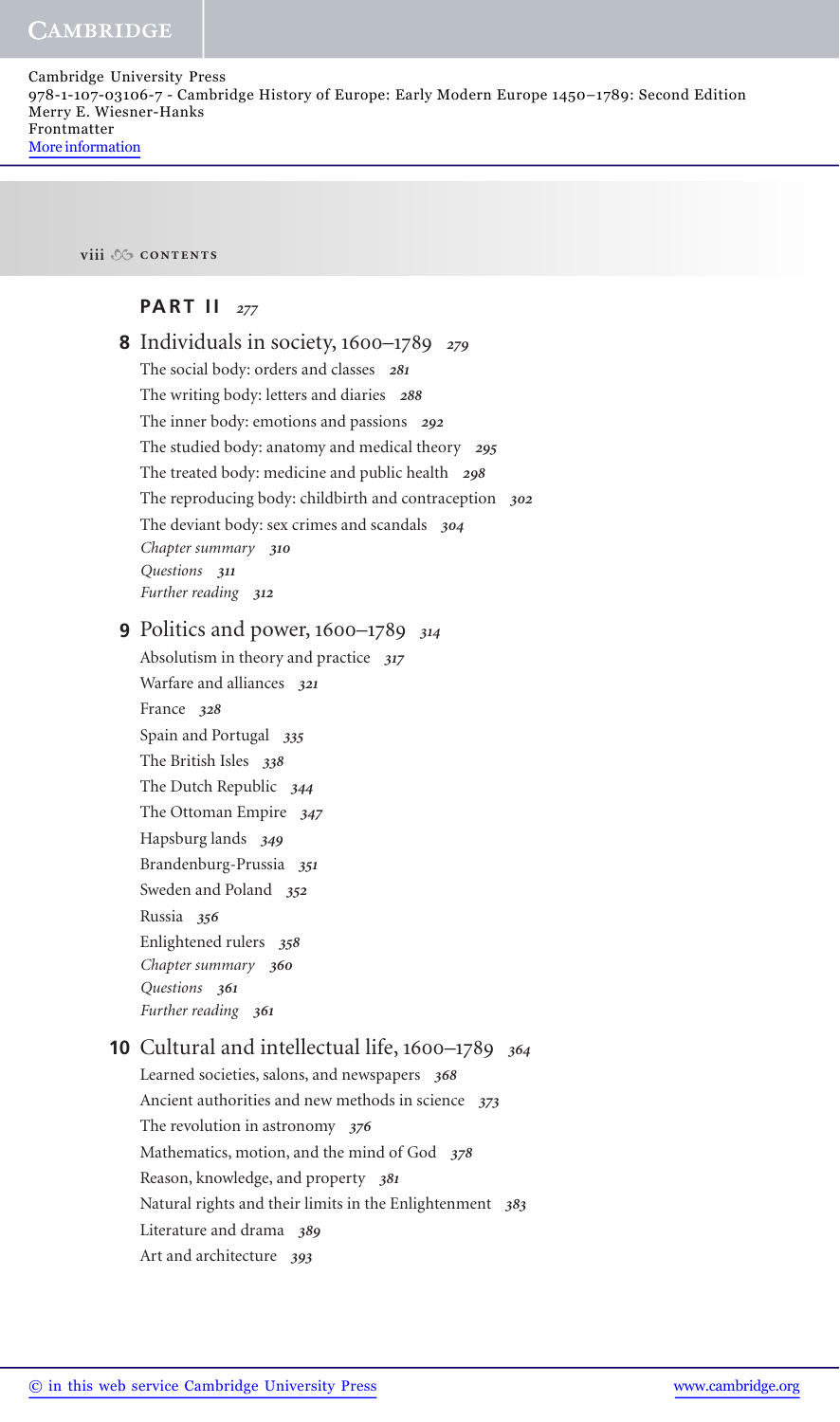Cambridge University Press 978-1-107-03106-7 - Cambridge History of Europe: Early Modern Europe 1450–1789: Second Edition Merry E. Wiesner-Hanks Frontmatter More information

**contents ix**

 Music *399 Chapter summary 403 Questions 405 Further reading 405*

#### Religious consolidation and renewal, 1600–1789 *<sup>408</sup>* **11**

 Protestant state churches *412* Church and state in Catholicism *415* Spiritualism and pietism *420* Moravians and Methodists *423* Gender issues in western Christianity *425* Eastern Orthodoxy *427* Witchcraft *433* Judaism *440* Islam *445 Chapter summary 448 Questions 449 Further reading 449*

#### Economics and technology, 1600–1789 *<sup>452</sup>* **12**

 Agricultural change and rural protests *456* Population growth *463* Proto-industry and manufactories *469* Industry and the Industrial Revolution *475* Commerce, banking, and money *484 Chapter summary 487 Questions 488 Further reading 488*

### Europe in the world, 1600–1789 *<sup>490</sup>* **13**

 Explorations *494* Trade and colonies in the Indian Ocean *499* Trade and colonies in the Caribbean *505* Trade and colonies in the Atlantic *512* Colonies, difference, and race *519* The effects of colonialism *526 Chapter summary 531 Epilogue 532 Questions 534 Further reading 535*

 *Index 539*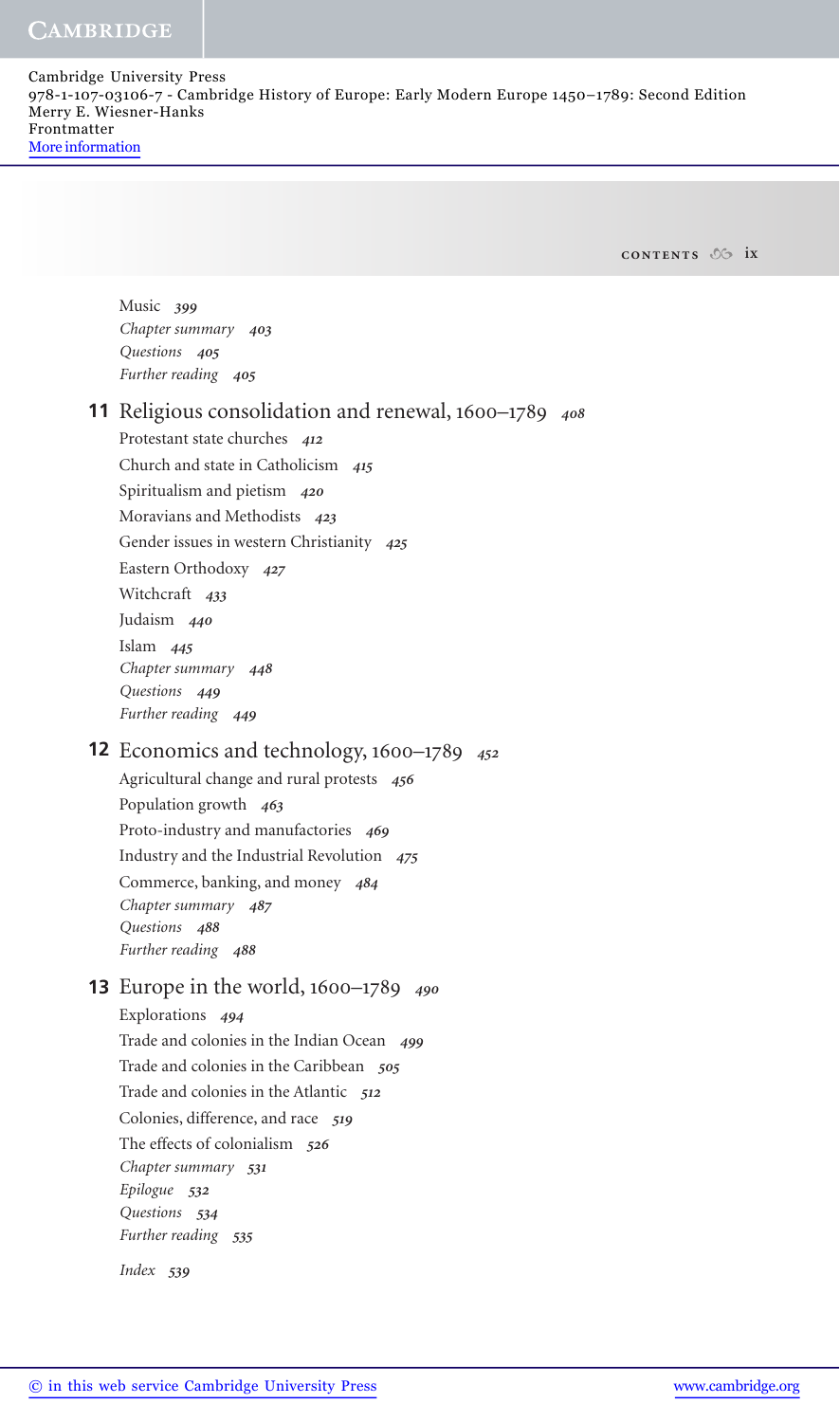# Illustrations

- 1 Broadsheet, by the Protestant artist Matthias Gerung, 1546. © Abaris Books 10
- Fifteenth-century engraving of Prague, anonymous. © Snark / Art Resource, NY *29* 2
- 3 Pilgrims ask for healing at the tomb of St. Sebastian, oil painting by Josse Lieferinxe. © Nimatallah / Art Resource, NY *42*
- Painting of a family group by Lavinia Fontana. © Scala / Art Resource, NY *61* 4
- Amorous scene of an older woman and a younger man. © Abaris Books *74* 5
- The Battle of Lepanto, oil painting by Giorgio Vasari. © Scala / Art Resource, NY *97* 6
- Dynastic alliances in sixteenth-century western Europe. *99* 7
- Rulers of western Europe, 1450–1600. *106* 8
- Rulers of northern, eastern, and central Europe, 1450–1600. *118* 9
- A sign advertising the services offered by a schoolmaster in Basel, painted by 10 Ambrosius Holbein. © SEF / Art Resource, NY *132*
- 11 Woodcut by the German artist Hans Burgkmair the Elder showing the Emperor Maximilian. © Foto Marburg / Art Resource, NY *151*
- Andrea Mantegna's *Dead Christ* . © Erich Lessing / Art Resource, NY *153* 12
- Oil painting of the Madonna and Child with a young John the Baptist by Raphael. 13 © Erich Lessing / Art Resource, NY *155*
- The Süleymaniye mosque in Istanbul, designed by Mimar Sinan. *156* 14
- 15 A sketch of Calvin made during a lecture by one of his students. @ Snark / Art Resource, NY *186*
- 16 Armed procession of the Catholic League through a French city, 1590, in an oil painting by François Bunel. © Erich Lessing / Art Resource, NY *194*
- 17 Peasants sowing grain in October, from the Playfair Book of Hours, from late fifteenth-century Rouen, in France. © Victoria & Albert Museum, London / Art Resource, NY *209*
- Detail from Hendrik met de Bles's (1480–1550) painting of a copper mine. © Erich 18 Lessing / Art Resource, NY *218*
- Martin Waldseemüller's 1507 map of the world. © Bildarchiv Preussischer 19 Kulturbesitz / Art Resource, NY *250*
- Pietro Longhi's (1702–85) painting of a luxurious urban household. © Réunion des 20 Musées Nationaux / Art Resource, NY *285*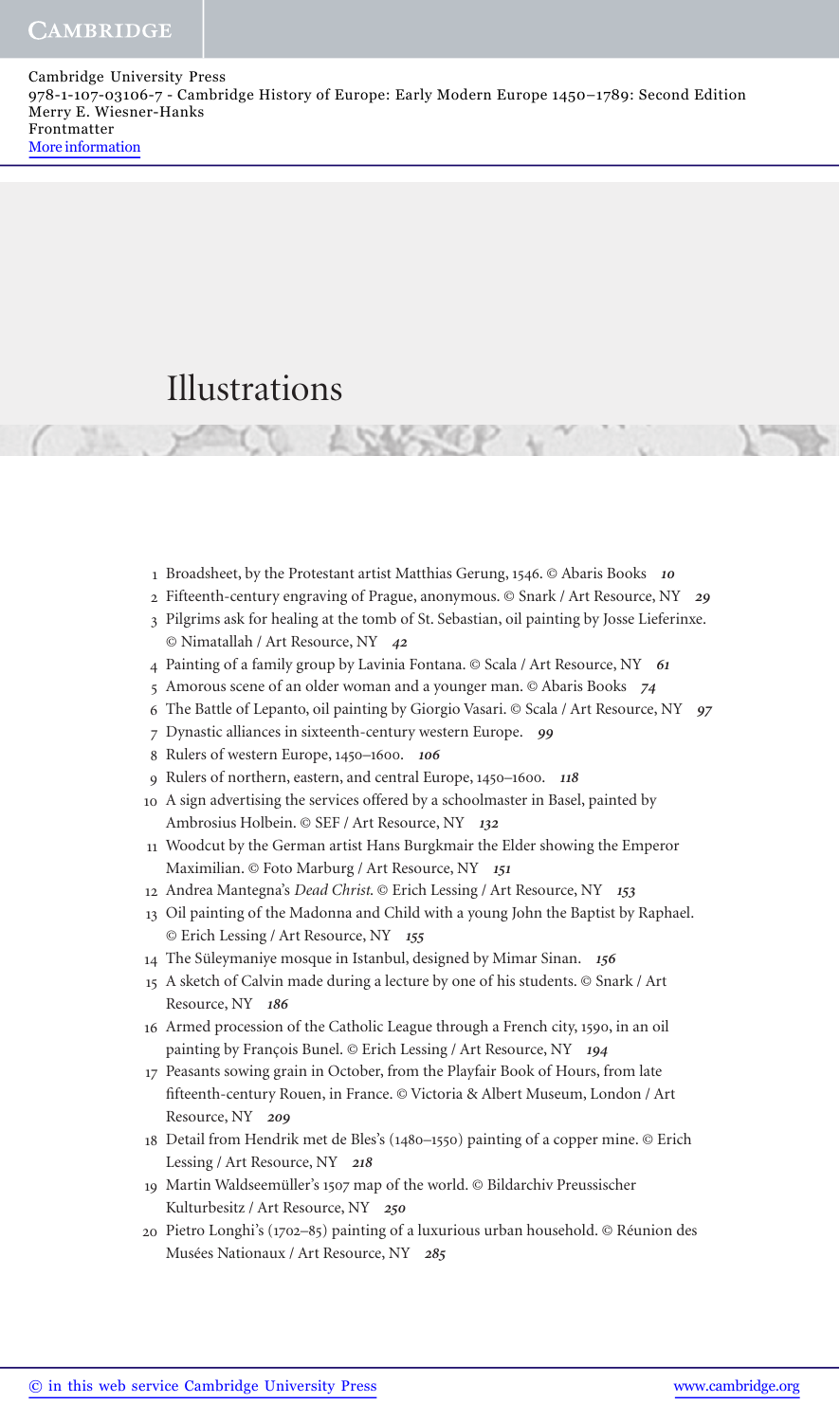**list of illustrations xi**

- 21 Seventeenth-century French engraving of the skeleton and nerves. © Snark / Art Resource, NY *297*
- Rulers of western Europe, 1600–1789. *337* 22
- 23 Jan Vermeer (1632-75), oil painting The Glass of Wine. © Bildarchiv Preussischer Kulturbesitz / Art Resource, NY *346*
- Rulers of northern, eastern, and central Europe, 1600–1789. *350* 24
- 25 Statues created by Gian Lorenzo Bernini (1598-1680) enclosing the courtyard outside St. Peter's basilica in Rome. © Scala / Art Resource, NY *395*
- 26 Artemisia Gentileschi's Judith Beheading Holofernes (c. 1620). © Scala / Art Resource, NY *397*
- 27 Rembrandt, self-portrait in oriental costume (1631). © Réunion des Musées Nationaux / Art Resource, NY *398*
- 28 Witch flying off to a sabbat on a winged goat, from F.-M. Guazzo, *Compendium maleficarum*, 1610. © Snark / Art Resource, NY 436
- An engraving from about 1720 by the French artist Gérard Jean-Baptiste Scotin, titled 29 *Dervishes in their Temple after the Dance* . © HIP / Art Resource, NY *447*
- Domenico Gargiulo's dramatic painting of the Revolt of Naples in 1647. © Scala / Art 30 Resource, NY *462*
- Graph showing the growth of the European population. *464* 31
- 32 Isaac Claesz van Swanenburgh's painting of workers spinning and weaving wool in the Netherlands, *c* . 1600. © Erich Lessing / Art Resource, NY *478*
- 33 An Indian miniature from about 1785 showing the wife of an East India Company officer surrounded by many servants. © Werner Forman / Art Resource, NY 504

## **Frontispiece illustrations**

**Introduction** A page of drawings by the German artist Albrecht Dürer. © Erich Lessing / Art Resource, NY *1*

**Chapter 1** Fresco by Pinturicchio depicting a marriage ceremony. © Erich Lessing / Art Resource, NY *18*

- **Chapter 2** *The Great Staircase of the World* , or the *Ages of Life* , engraving by Jasparde Isaac (d. 1654). © Snark / Art Resource, NY *50*
- **Chapter 3** Colored woodcut from the epic poem *Theuerdank* by the German Emperor Maximilian I. © Erich Lessing / Art Resource, NY *86*
- **Chapter 4** Michelangelo's statue of the young king David as he prepares to fight the giant Goliath. © Alinari / Art Resource, NY *126*

**Chapter 5** Title page of Martin Luther's pamphlet, *Letter to the Christian Nobility of the German Nation Concerning the Reform of the Christian Estate* (1520). © Foto Marburg / Art Resource, NY *162*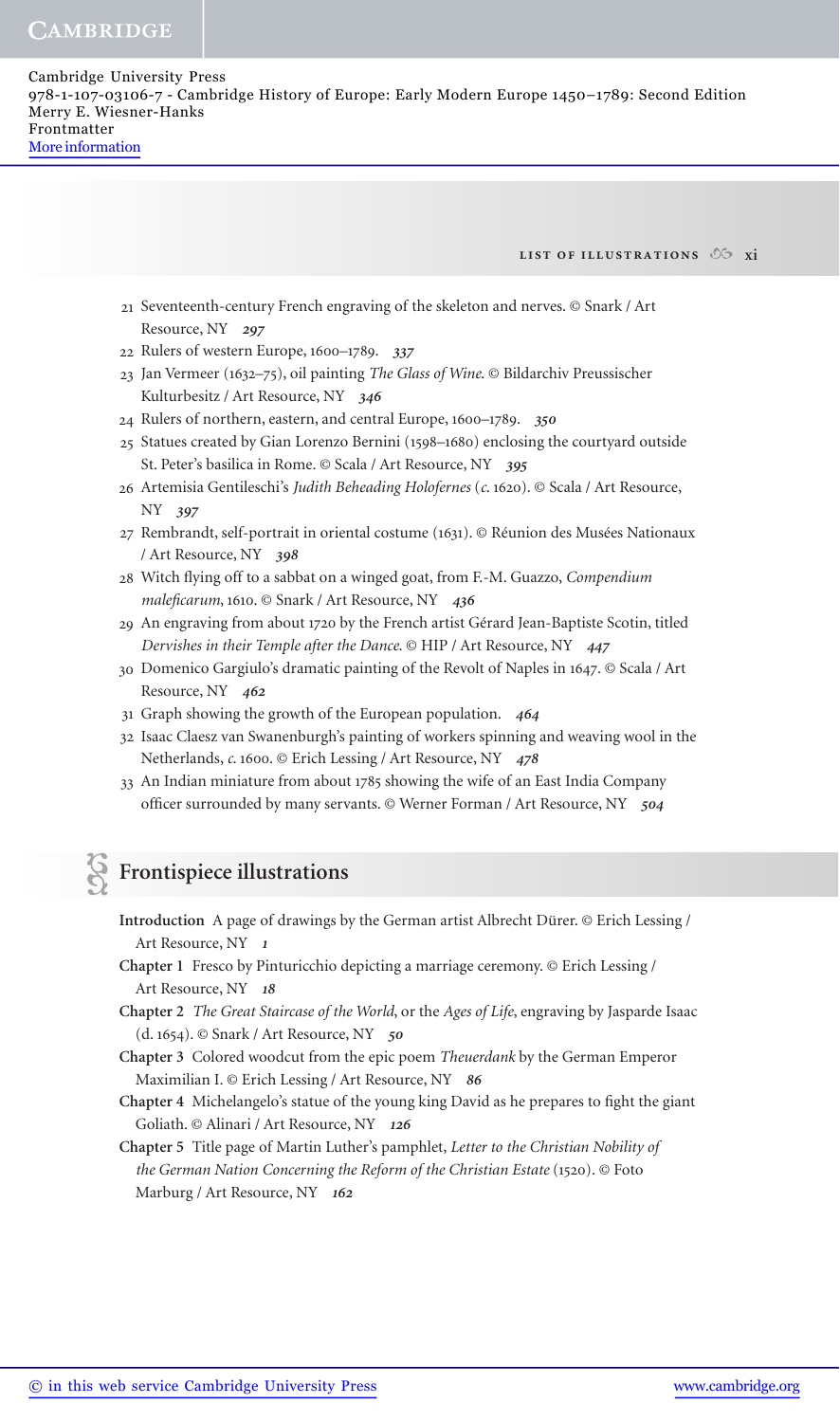#### **xii list of illustrations**

- **Chapter 6** Woodcut illustration of grain measuring, from the *Royal Orders Concerning the Jurisdiction of the Company of Merchants and Shrievalty in the City of Paris* (1528). © Image Select / Art Resource, NY *200*
- Chapter 7 Columbus in the title-page woodcut from the 1494 Basel edition of his first letter describing his voyage. © Snark / Art Resource, NY *236*
- **Chapter 8** The title page of Thomas Hobbes's *Leviathan* (1651) with an engraving by the French artist Abraham Bosse. © HIP / Art Resource, NY *279*
- **Chapter 9** King Louis XIV of France standing before a map of Holland in 1672, by Charles le Brun. © Giraudon / Art Resource, NY *314*
- **Chapter 10** The title page and frontispiece illustration of an English translation of Isaac Newton's *Principia* , published in 1729. © HIP / Art Resource, NY *364*
- **Chapter 11** William Hogarth, *Hudibras and Ralpho in the Stocks* (1726). © Image Select / Art Resource, NY *408*
- **Chapter 12** A coffee vendor in about 1730, from a collection of engravings of artisans and artists published by Martin Engelbrecht. © Bildarchiv Preussischer Kulturbesitz / Art Resource, NY *452*

 **Chapter 13** William Blake's engraving of *Europe Supported by Africa and America 490*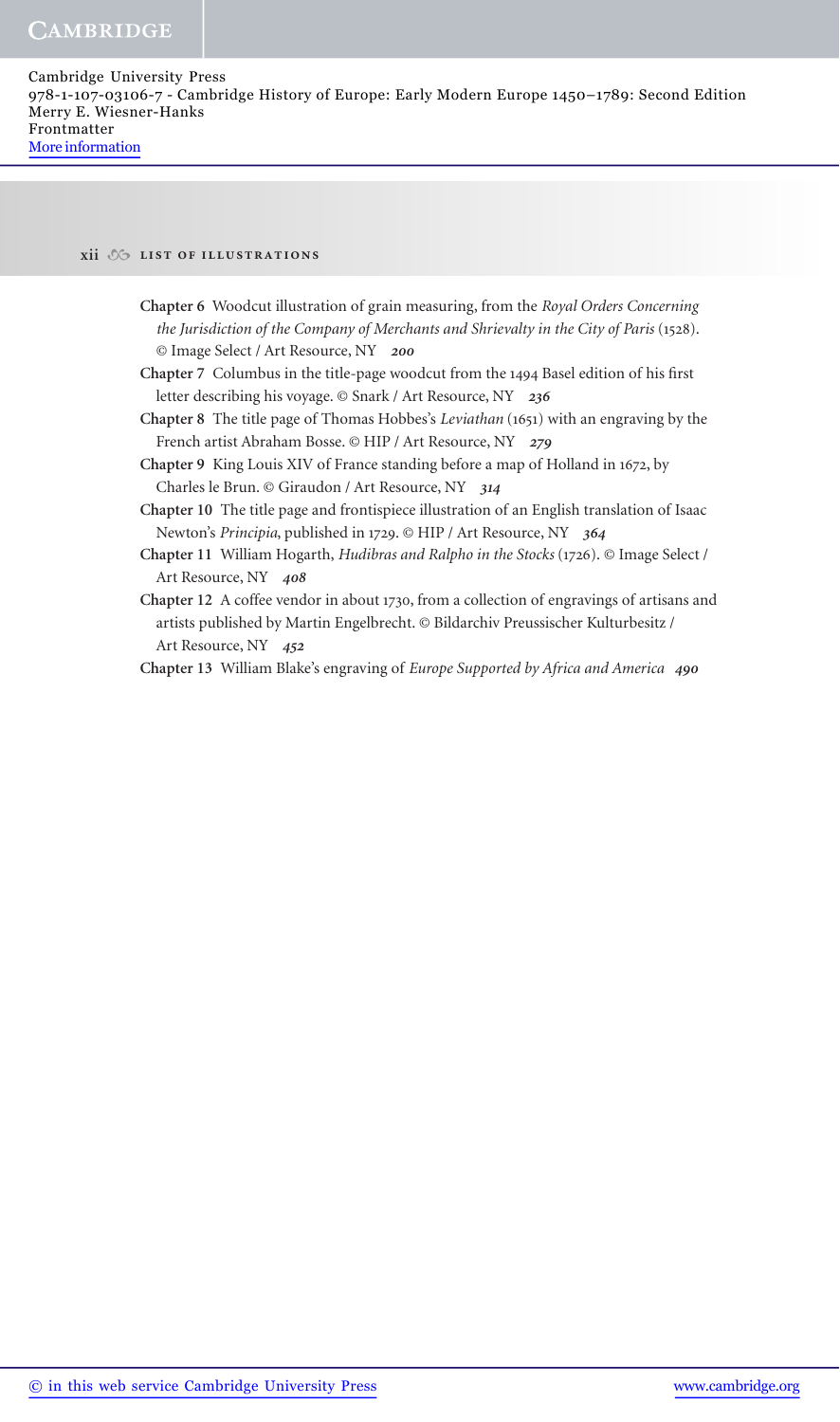## Maps

- Geographic map of Europe *4*
- 2 Atlantic islands settled by Europeans in the late fifteenth century 23
- Political regions in Europe in 1450 *31*
- Territories held by Charles V in 1526 *112*
- Europe in 1559 *114*
- Religious divisions in Europe in the later sixteenth century *183*
- Principal trade routes in the Indian Ocean *242*
- Columbus's voyages *247*
- Major European voyages, 1480–1525 *253*
- Europe after the Peace of Westphalia, 1648 *324*
- Europe in 1763 *327*
- British Industrial development in England and Wales, 1800 *482*
- Major European voyages, 1600–1789 *496*
- Colonial possessions of European states in 1648 *501*
- Colonial possessions of European states in 1783 *518*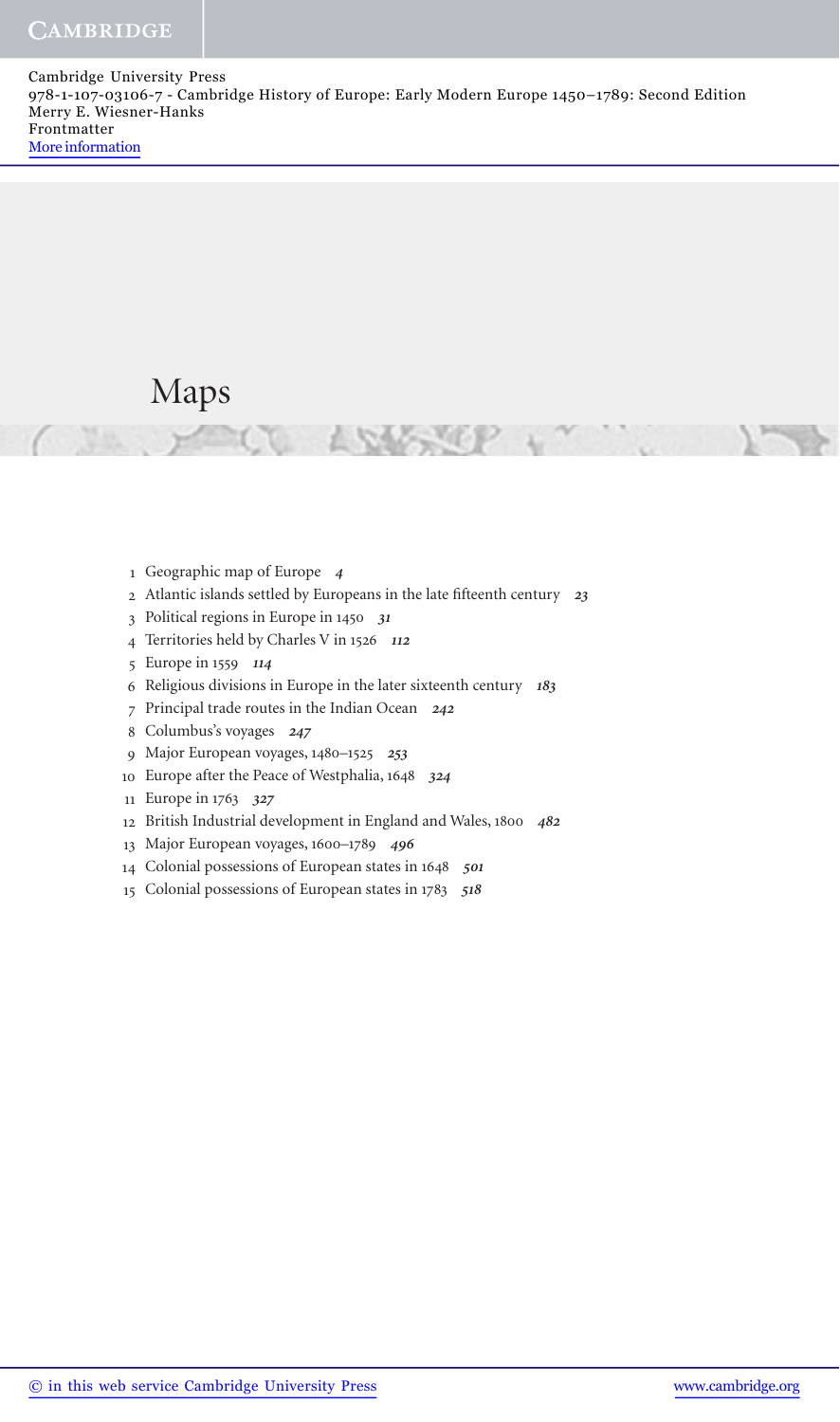## Source boxes

- Pius II calls for a crusade against the Turks *25*
- Village bylaws in England *33*
- University life in Ferrara *36*
- Elizabethan sumptuary laws *58*
- Lawsuit regarding a pregnancy out of wedlock *66*
- An Austrian marriage law regulates spousal relations *69*
- Comments on the new weaponry *92*
- Edmund Spenser, *View of the Present State of Ireland* (1596) *102*
- The Inquisition at the local level *110*
- Royal proclamation about students' evening activities *134*
- 11 Erasmus, *The Praise of Folly* (1511) 142
- Martin Luther, *The Freedom of a Christian* (1520) *171*
- Anabaptist hymns *177*
- Luise de Carvajal's mission to England *190*
- Petition requesting the prohibition of grain exports *212*
- Petition protesting guild actions *227*
- Act calling for the punishment of vagabonds and beggars *230*
- Matteo Ricci on differences between the Europeans and the Chinese *256*
- Afonso I of Kongo writes to John III of Portugal *262*
- 20 Theodor de Bry's images of America 270
- Pepys's diary *291*
- Inoculation against smallpox *299*
- Auguste Tissot on onanism *306*
- Cahiers de doléances (1789) *332*
- Gerrard Winstanley and the True Levellers *341*
- The memoirs of Jan Pasek *355*
- Letters between Kepler and Galileo, 1597 *377*
- The *Encyclopédie 385*
- 29 Françoise de Graffigny, Letters of a Peruvian Woman 392
- Madame Guyon on prayer *418*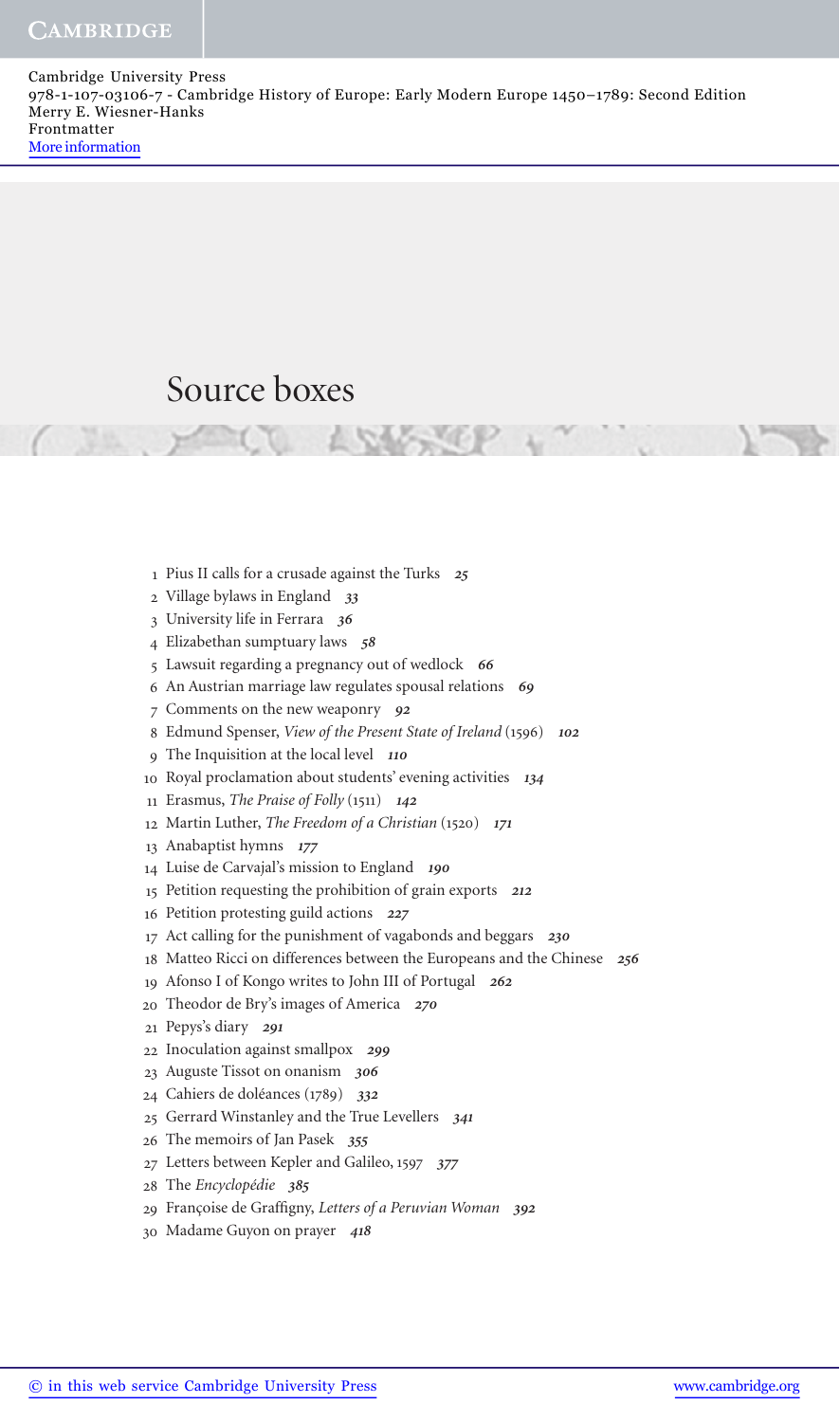**list of source boxes xv**

- Methodist hymns *425* 31
- The ethical will of Rabbi Naphtali Ha-Kohen Katz *443* 32
- Comments on the draining of the English fens *459* 33
- Apprenticeship contract for an eleven-year-old boy, Paris, 1610 *473* 34
- Application for a patent, Venice, 1568 *483* 35
- The Code Noir *508* 36
- The transportation of children *513* 37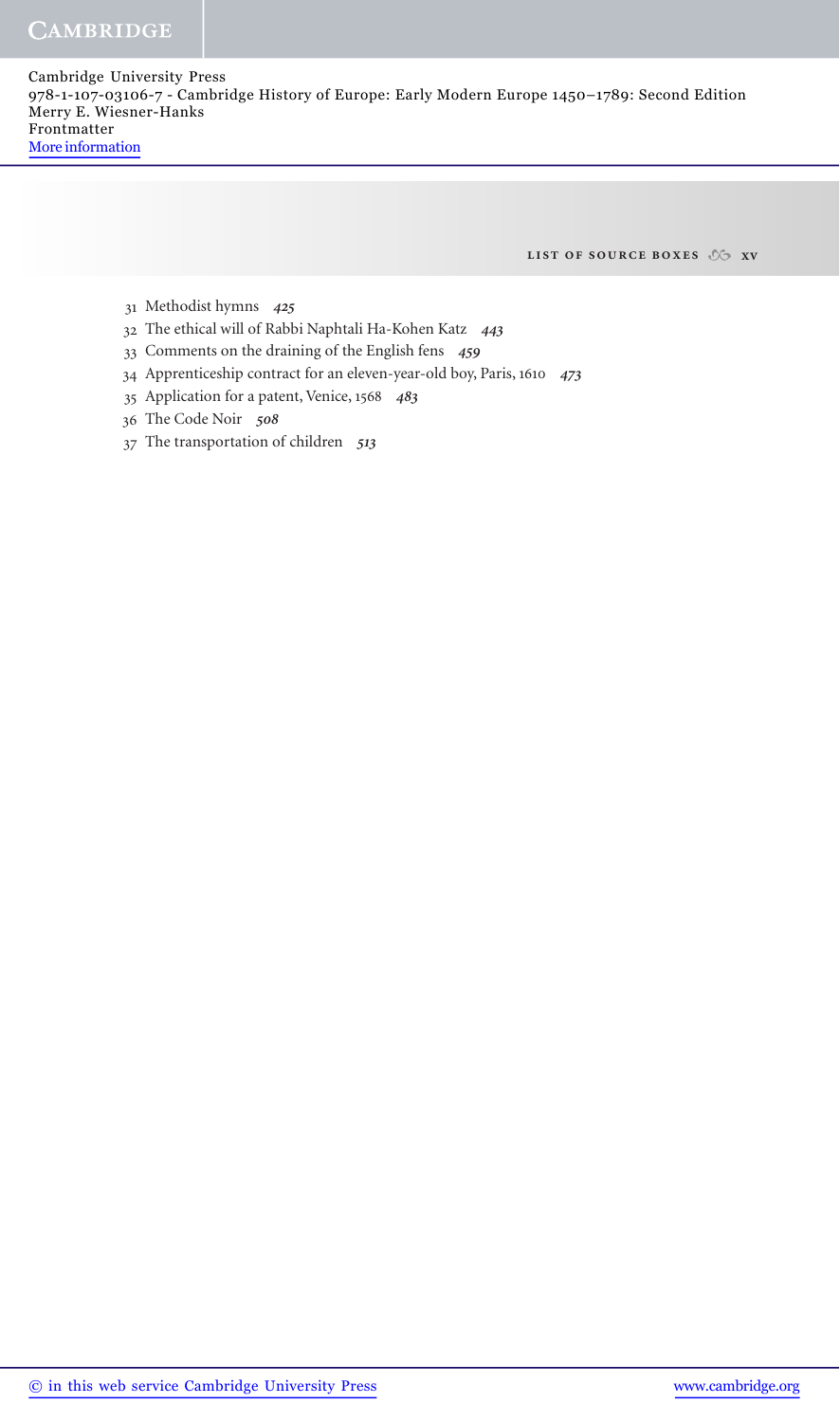# Methods and analysis boxes

- 1 The "linguistic turn" 54
- The Cambridge Group for the History of Population and Social Structure *79* 2
- Was Machiavelli Machiavellian? *136* 3
- Cross-dressing and gender-blending on the Elizabethan stage *148* 4
- The Weber thesis *204* 5
- Post-colonial, transnational, and Atlantic history *240* 6
- Changing views of Columbus *248* 7
- The "civilizing process" *287* 8
- The meaning of illness *294* 9
- The "crisis of the seventeenth century" *320* 10
- The changing shape of the Enlightenment *371* 11
- 12 The demographic transition model 468
- The legacy of Captain Cook *497*  13